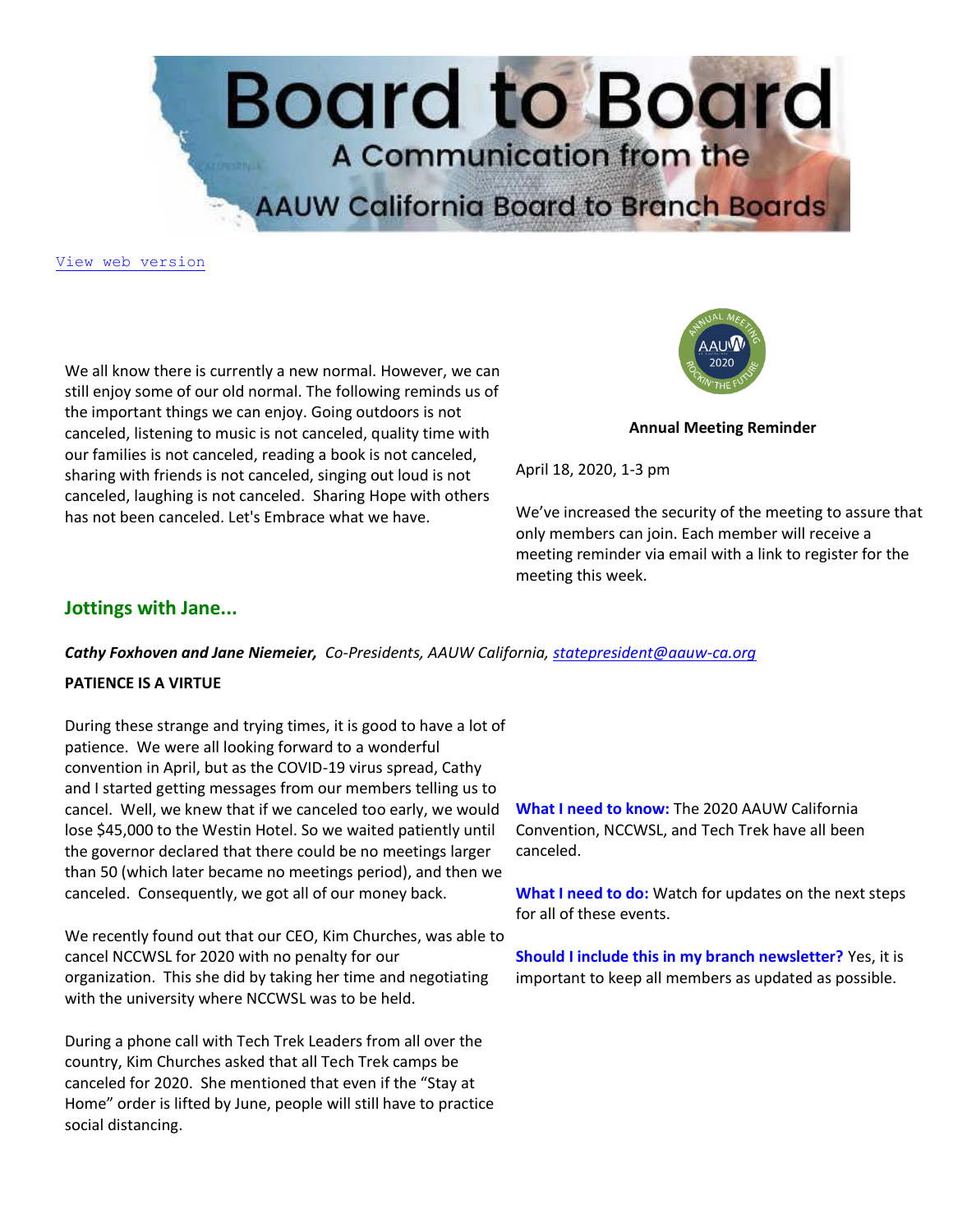Therefore I will be calling all of the universities where we have camps to ask them to cancel our camps. We are concerned not only with the health and safety of our campers, but we also want to protect our camp volunteers and teachers, many of whom are in the high-risk category. We are hoping that the universities will rollover any payments that we have made to 2021.

Stay tuned for more information.

## **AAUW FUND**

#### *Dianne Owens, Director, AAUW Fund Committee Chair, [aauwfund@aauw-ca.org](mailto:aauwfund@aauw-ca.org)*

#### **AAUW FUND AT THE ANNUAL MEETING, APRIL 18th**

Please join us for our Annual Meeting on Saturday, April 18th on Zoom. A reminder invitation will be sent to each member prior to the meeting. We must think of novel ways to meet during these unusual times, so hope to SEE you there!!

At the Annual Meeting, you will learn the Top 10 branches for total contributions to AAUW Fund and the Top 10 branches per capita! A booklet with this information and other 2019 highlights will be sent to each branch with the 1st Quarter Contribution Report for 2020.

The 2019 State Named Gift Honoree will also be announced at the Annual Meeting. We are all going to miss our state convention and the GALA celebration, but we will do the best we can to honor this special AAUW member who has done so much to support the AAUW mission and AAUW Fund.

If your Branch Named Gift Certificate(s) haven't arrived yet, they will soon! Stay well.

**What I need to know:** The AAUW California Annual Meeting will be held on April 18th via Zoom. At that meeting, several AAUW Fund announcements will be made.

**What I need to do:** Branches may want to remind members about the upcoming Annual Meeting and how members can join it.

**Should I include this in my branch newsletter?** An updated invitation will be sent to each member prior to the meeting with joining instructions.

# **COLLEGE/UNIVERSITY (C/U) COMMITTEE**

*Donna Lilly, C/U Committee Chair,* [cu@aauw-ca.org](mailto:cu@aauw-ca.org)

#### **E-STUDENT AFFILIATE VIRTUAL CONNECTION**

Branch members can email all e-student affiliates (e-SAFs) on their local AAUW partner campus to offer students the opportunity to apply for a branch scholarship to be awarded in 2020 or 2021 (depending on which year the branch scholarship committee decides to award them).

**What I need to know:** Branch members can contact estudent affiliates on their local AAUW partner campus regarding information about branch scholarships.

**What I need to do:** Retrieve your e-students' email addresses from National's Member Services Database to contact them.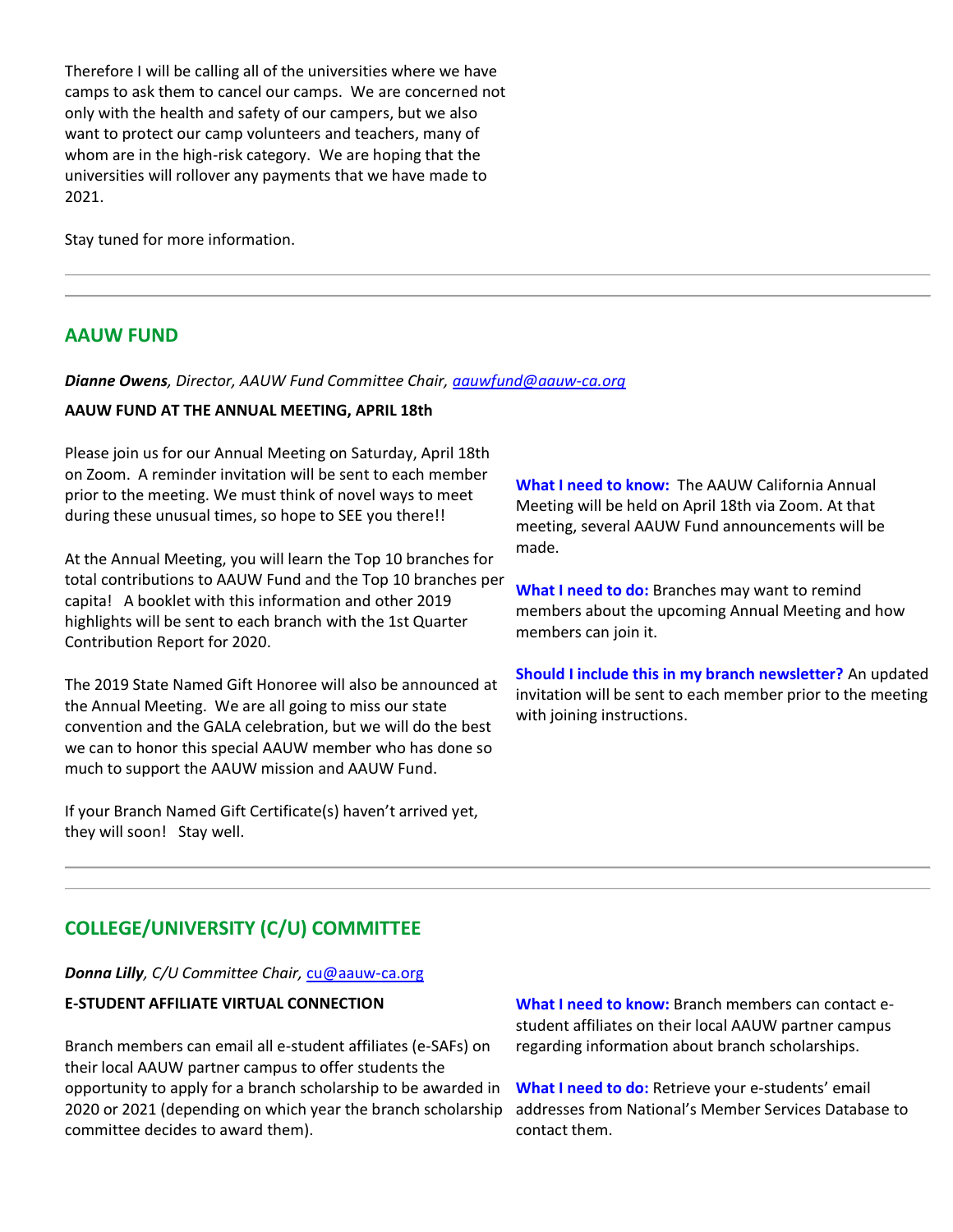E-student affiliate names and email contacts are available on the AAUW website. Click on [Member Services Database,](https://bor.aauw-ca.org/sendy/l/892WZcugyyn7Dp4I7u2fztNQ/YzzMWoCjmVuK1Lx14fBM7g/FFc6hTWGS03WjpbalZOALg) then click on **Enter the MSD**, input your AAUW 6-digit membership number, scroll to the state of California, click on student affiliate roster.

Currently, 707 AAUW e-student affiliates have been recruited by branches this year. North Tahoe recruited 72 e-SAFs at Sierra College, Laguna Beach recruited 66 e-SAFs at Laguna College of Art & Design, San Clemente-Capistrano Bay recruited 23 e-SAFs at Saddleback College, and Davis recruited 20 e-SAFs at UC Davis.

With such a growing base of e-students, now is the time for virtual communication.

**Should I include this in my branch newsletter?** No, this information is for branch leaders only.

# **COMMUNICATIONS**

*Sandi Gabe, Director, Communications Committee Chair*, *[Communications@aauw-ca.org](mailto:Communications@aauw-ca.org)*

#### **SECRETS FOR SHELTERING: WHAT ARE OTHER BRANCHES DOING?**

AAUWers are a creative bunch and we are proving it now.

In spite of "sheltering in place," branches have found unusual ways to stay in touch, to keep the branch functioning, and to reach out and support each other.

#### **What are they doing? We wanted to know too. So, we asked!**

Here are the awesome sheltering secrets branches have shared with us:

• We all know about Zoom now, right? Hold your meetings online using some form of online conferencing like Zoom or Google Hangouts.

AAUW California Communications conducted eight basic and advanced training sessions helping more than 69% of branches and 200 participants learn how to hold virtual meetings. Click [\(HERE\)](https://bor.aauw-ca.org/sendy/l/892WZcugyyn7Dp4I7u2fztNQ/BWQtLw3BL3vGgxoQMWUJ9w/FFc6hTWGS03WjpbalZOALg) for the easy-to-follow handout.

- Set up a **member-helping-member network** to touch base and to identify your at-risk folks who might need grocery or prescription pick-up. Dust off the old-fashioned phone tree. Ask your board members to each call a list of names just to say "Hello!"
- How about your special interest groups and sections?

**Book groups** are easy: members read the assigned book and then discuss online in a virtual meeting.

Have a **drama or play reading group**? Find a YouTube video of a production of the play and **What I need to know:** Branches have found creative ways to stay active in the COVID-19 world.

**What I need to do:** Send any additional ideas to [webteam@aauw-ca.org.](mailto:webteam@aauw-ca.org)

**Should I include this in my branch newsletter?** Consider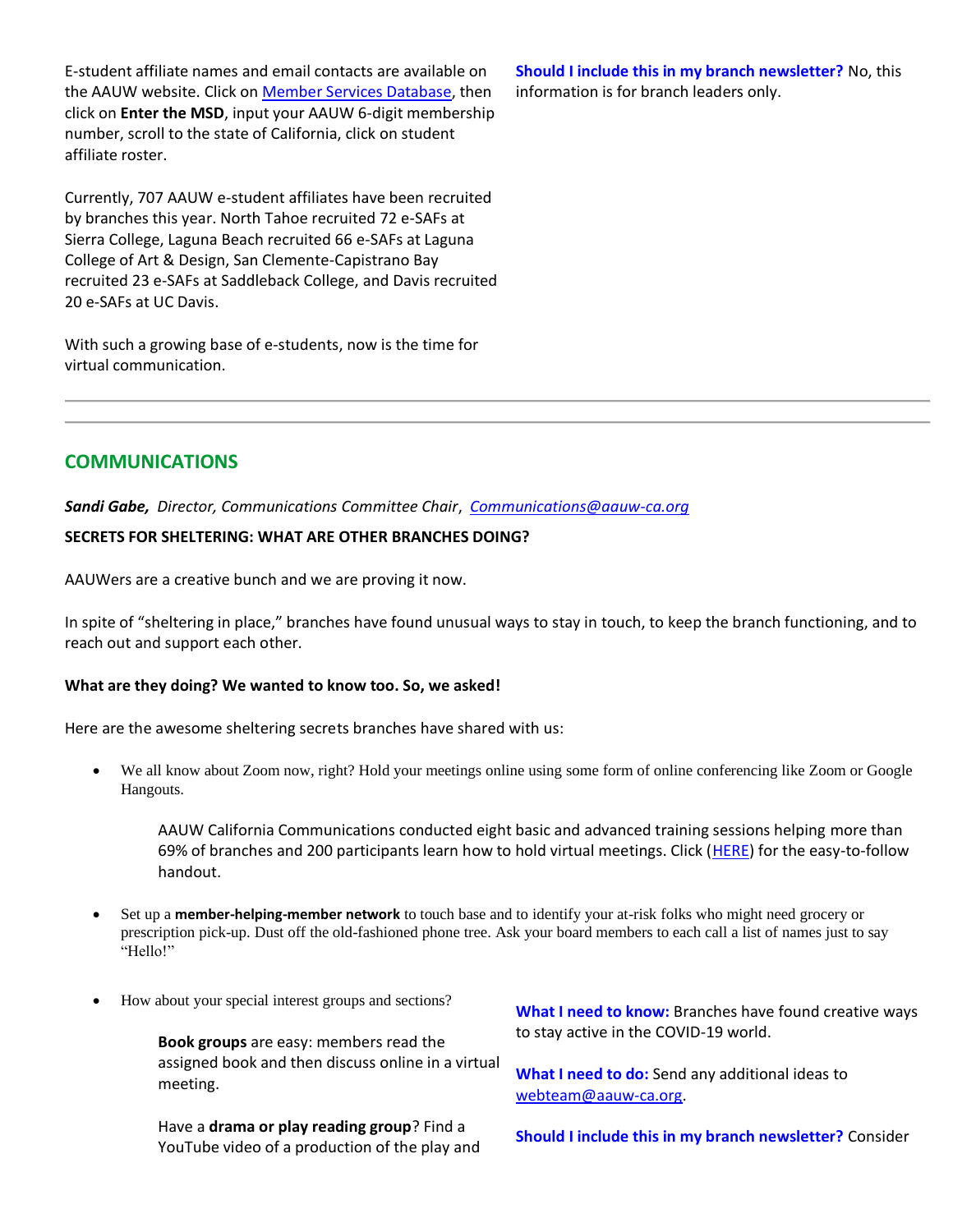send the link to your members to view. Then discuss in a virtual meeting.

Even the **hiking group** is on hiatus? Challenge its members to get out anyway. Set up a shared spreadsheet on Google Sheets for everyone to record their miles and trails to hit a goal. Hikers can also share videos/photos of their solo hikes. A fun idea is to have an identification contest for the wildflowers seen along the trails.

Anyone have a **craft group**? Host a virtual Show and Tell.

**Lunch and dinner groups** can gather virtually to share their meal. Show off your sandwiches, but don't talk with your mouth full. We can see you.

**Public Policy groups** have PLENTY of time now to write letters to legislators. Encourage them with ideas and templates. How about a GOTV postcard challenge?

**Garden Group** members can post video tours of their blooming gardens. Maybe a name-thatplant contest?

- Stay on top of the AAUW mission. Ask members to recommend **related TED talks** for all to view, then discuss in an online meeting.
- Lighten things up: Host a virtual meeting for members to **share a joke** or a funny story.
- Get busy on your branch's **Facebook** page. Consider setting up a separate private "social group" page just for keeping in touch.
- Mobilize members with a **task to help the community**, such as pairing up with a quilting club to sew masks.
- Send your members an AAUW-related scavenger hunt, crossword puzzle or BINGO game (easy to create with free online tools). Did someone say "contest?"

**THANK YOU** to the branches that shared: Mid Peninsula, Petaluma, Oroville, Mariposa, Fallbrook, Turlock, California Online, Carlsbad-Oceanside-Vista, San Diego, Orinda-Moraga-Lafayette, Big Bear, Napa, C/U Committee, Oregon state branches.

Keep 'em coming. We'll share more sheltering secrets in the May Board to Board. Mail them to [webteam@aauwca-org.](https://bor.aauw-ca.org/sendy/l/892WZcugyyn7Dp4I7u2fztNQ/JM57OEZrTcaoyfebVCTp3w/FFc6hTWGS03WjpbalZOALg)

# **LEADERSHIP DEVELOPMENT**

*Elaine Johnson, Director, Leadership Development Committee Chair, [leaderdev@aauw-ca.org](mailto:leaderdev@aauw-ca.org)*

sharing the handout on how to host online meetings with your interest groups/sections.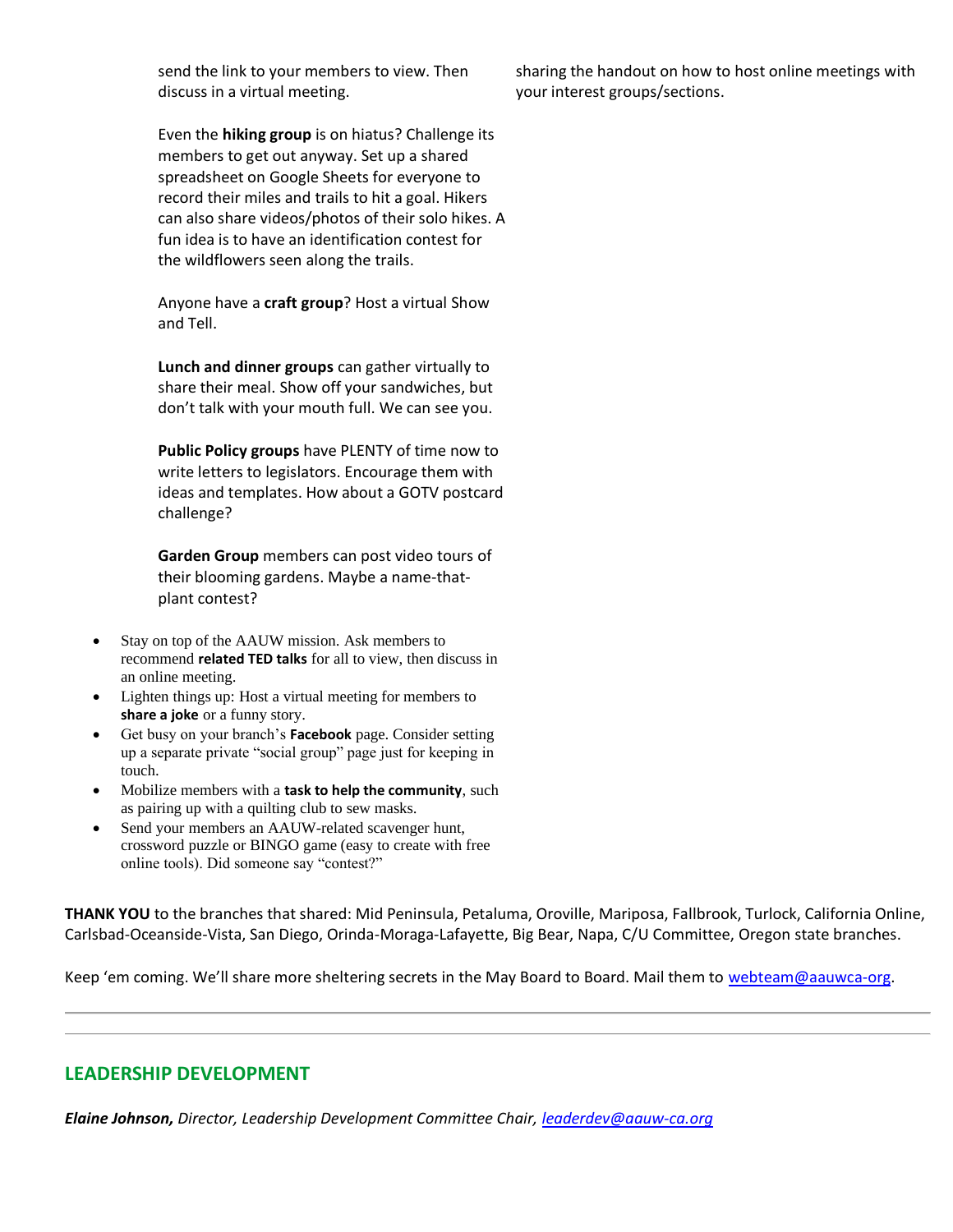#### **R & R: REFLECT AND RECONNECT**

Your Leadership Committee is dedicated to developing leaders within your branch and across the state. This team is also available for support of your branch. Now that we are in a COVID-19 pandemic crisis, we have the challenge and opportunity to pull together and provide a network of support for our mission, goals, and each other.

#### **Reflect:**

What do you see in the mirror for yourself and your AAUW branch? How have things changed over the years? How does this influence where we are going? We can use this time to reflect and remember when we used the telephone to call and talk with each other when there was no internet. As we change our behavior, we can also be mindful of some new ways of reconnecting and reaching out.

#### **Reconnect:**

Within the past two weeks, I have personally connected with more members by phone or email than I had in the last year. This gives me hope that our AAUW community cares and is active. Some suggested ideas for connecting within branches are creating phone trees, sending cards, forming a recipe exchange, online book discussions, and many more. The new and updated websites have many tools for branches to use. Now is the time for our branch leaders to be creative to keep our members engaged and our branches vibrant.

Reflecting and reconnecting also involve reaching out. We can reach out to others in our community as well as having branch leaders reach out to state leaders for assistance for their branches. You can email a request to [leaderdev@aauw](mailto:leaderdev@aauw-ca.org)[ca.org.](mailto:leaderdev@aauw-ca.org)

**What I need to know:** The Leadership Committee can be a resource for branches during this unusual time.

**What I need to do:** Use this "time off" to think about your branch and how it can keep its members connected.

**Should I include this in my branch newsletter?** No, this information is for branch leaders only.

# **GOVERNANCE**

*Kathleen Doty, Governance Committee Chair, [governance@aauw-ca.org](mailto:governance@aauw-ca.org)*

## **BRANCH ANNUAL MEETINGS IN THE TIME OF COVID-19**

"Oh, no! The Annual Meeting can't be held! Whatever shall our branch do??" Since AAUW California members are knowledgeable and resourceful, I believe that most branches have already formulated a plan to compensate for not being able to hold a face-to-face Annual Meeting. But, just in case

**What I need to know:** Branch Annual Meetings can be held in various alternative ways when face-to-face is not possible.

**What I need to do:** Review the options and pick what works for your branch.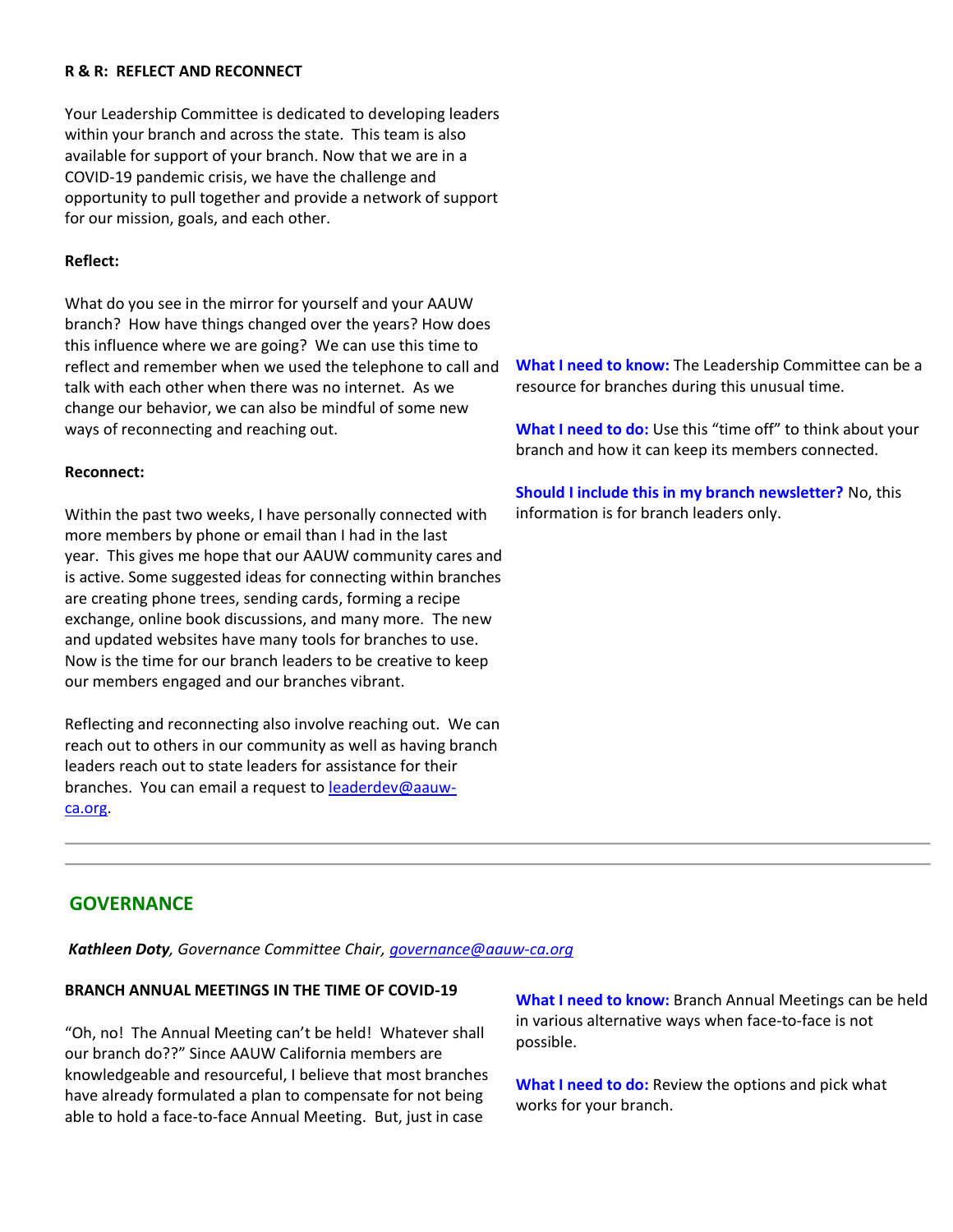you haven't thought about it, or are not sure what to do, here are a few tips from AAUW Governance.

First, Robert's Rules of Order recognizes holding electronic meetings in place of face-to-face meetings as long as there is simultaneous/concurrent aural communication among all members equivalent to that provided by meeting in one room or area. So, teleconferences and video conferences are viable alternatives to face-to-face meetings. The AAUW California Communications Committee has been providing training on the use of Zoom and other online conference tools to hold such meetings. You can download the materials from one of these training sessions [HERE.](https://bor.aauw-ca.org/sendy/l/892WZcugyyn7Dp4I7u2fztNQ/2gUXlg6b892UhR763AmluPmRHw/FFc6hTWGS03WjpbalZOALg)

Second, Robert's Rules of Order specifies that a meeting may be "adjourned" to a future date and place. So, "if a regular meeting is unable to complete its work, an adjourned meeting can be scheduled for… some other convenient time before the next regular meeting." In other words, your Annual Meeting can be postponed to an agreed-upon date and place, with the expectation that a face-to-face meeting can be held then.

Third, some branches have provided for mail ballots and/or electronic votes in their bylaws. If your branch plans to handle elections or other business usually conducted at an Annual Meeting in such a manner, please try to ensure that all members have an opportunity to voice their opinions on the issues prior to the actual vote(s). For example, you should allow some time for "nominations from the floor" in case there are candidates for a branch office in addition to those submitted by the branch Nominations Committee.

There are a variety of substitutes for a face-to-face Annual Meeting. Make arrangements for whatever works for your branch. One final word: Document! No matter how you handle the business of your branch Annual Meeting, document it!

**Should I include this in my branch newsletter?** No, this information is for branch leaders only.

# **PROGRAMS**

#### *Judy Cavin Brown, Program Chair, [Program@aauw-ca.org](mailto:nominating@aauw-ca.org)*

#### **HOW TO HAVE A PROGRAM WHEN YOU CAN'T**

Looking for a way to put on a program when you can't gather? The Communications Committee has given us the perfect tool to do just that.

Choose an easily accessible movie about a woman who had or is having an impact related to the AAUW mission. It can be a documentary or not. There are many possibilities, such as

**What I need to know:** Your branch can still offer missionbased programs even if it cannot gather.

**What I need to do:** Suggest that members watch an appropriate film, then discuss online via Zoom. Use the [handout](https://bor.aauw-ca.org/sendy/l/892WZcugyyn7Dp4I7u2fztNQ/2gUXlg6b892UhR763AmluPmRHw/FFc6hTWGS03WjpbalZOALg) from the Communications Committee to learn how.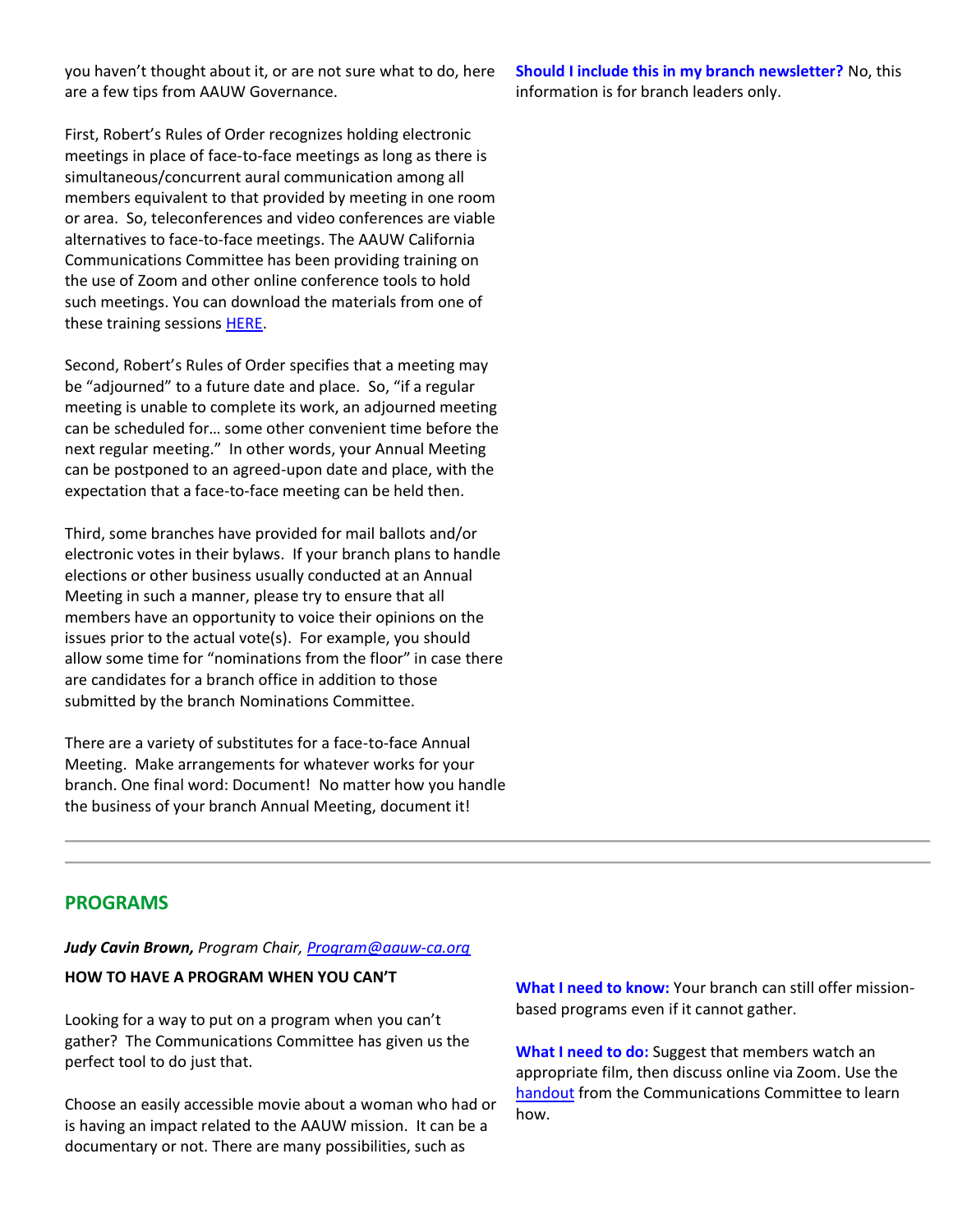Harriet, On the Basis of Sex, RBG, Girl Rising, etc. Everyone can **Should I include this in my branch newsletter?** Yes, if you view the movie at their leisure. Then set up an online discussion of the movie utilizing Zoom. Think of it as a remote movie club.

Help each other through the isolation of sheltering in place by continuing to meet in any way possible. It might just be the start of a new interest group.

# plan an online film discussion event.

# **PUBLIC POLICY**

*Kathleen Harper, Director, Public Policy Committee Chair, [publicpolicy@aauw-ca.org](mailto:PublicPolicy@aauw-ca.org)*

#### **HOW DID YOU RECOGNIZE EQUAL PAY DAY?**

With the state in virtual lockdown, we know most of our branches had to cancel their planned community Equal Pay Day Awareness events. The Public Policy Committee would love to hear feedback from those branches that found creative ways to recognize this infamous date which symbolizes how far into the year women must work to earn what men earned in the previous year. Please tell us what you did. Pictures would be great and could end up on our website.

And now, to put a little smile on your face in these otherwise dark days, just remember: This shutdown is bad for everyone, but it is especially bad for men. For every 79 cents women are losing by being out of work, men are losing a whole dollar!

Kate Nielson, AAUW Director of Public Policy, reminds us that we need to keep talking about the pay gap during a time when its effects are exacerbated by the COVID-19 outbreak. For more information, click [HERE.](https://bor.aauw-ca.org/sendy/l/892WZcugyyn7Dp4I7u2fztNQ/7Hd69S8925ITFjD892JV1P2Odg/FFc6hTWGS03WjpbalZOALg)

**What I need to know:** Although branches had to cancel Equal Pay Day events, the importance of the day should not be forgotten.

**What I need to do:** If your branch celebrated Equal Pay Day, send the details and photos to [publicpolicy@aauw](mailto:PublicPolicy@aauw-ca.org)[ca.org.](mailto:PublicPolicy@aauw-ca.org)

**Should I include this in my branch newsletter?** Yes, members should be reminded of the importance of Equal Pay Day.

#### **MEMBERSHIP**

*Deanna Arthur, Director, Membership Committee Chair, [membership@aauw-ca.org](mailto:membership@aauw-ca.org)*

#### **ALONE TOGETHER?**

In this most unusual time, keep reaching out to members in your branch via calls, texts, emails, Facetime, and whatever other methods you can imagine. Meet-ups are out for the time being, but schedule your own Zoom event and do a happy hour, dinner, lunch or whatever your heart's desire dictates.

Be creative and share your ideas with your InterBranch Council, branch, and interest groups. Please try some of these methods

**What I need to know:** Branches can connect with members in a variety of ways when gatherings are not possible.

**What I need to do:** Be creative and enjoy learning and trying new ways to engage your members and community.

**Should I include this in my branch newsletter?** No, this information is for branch leaders only.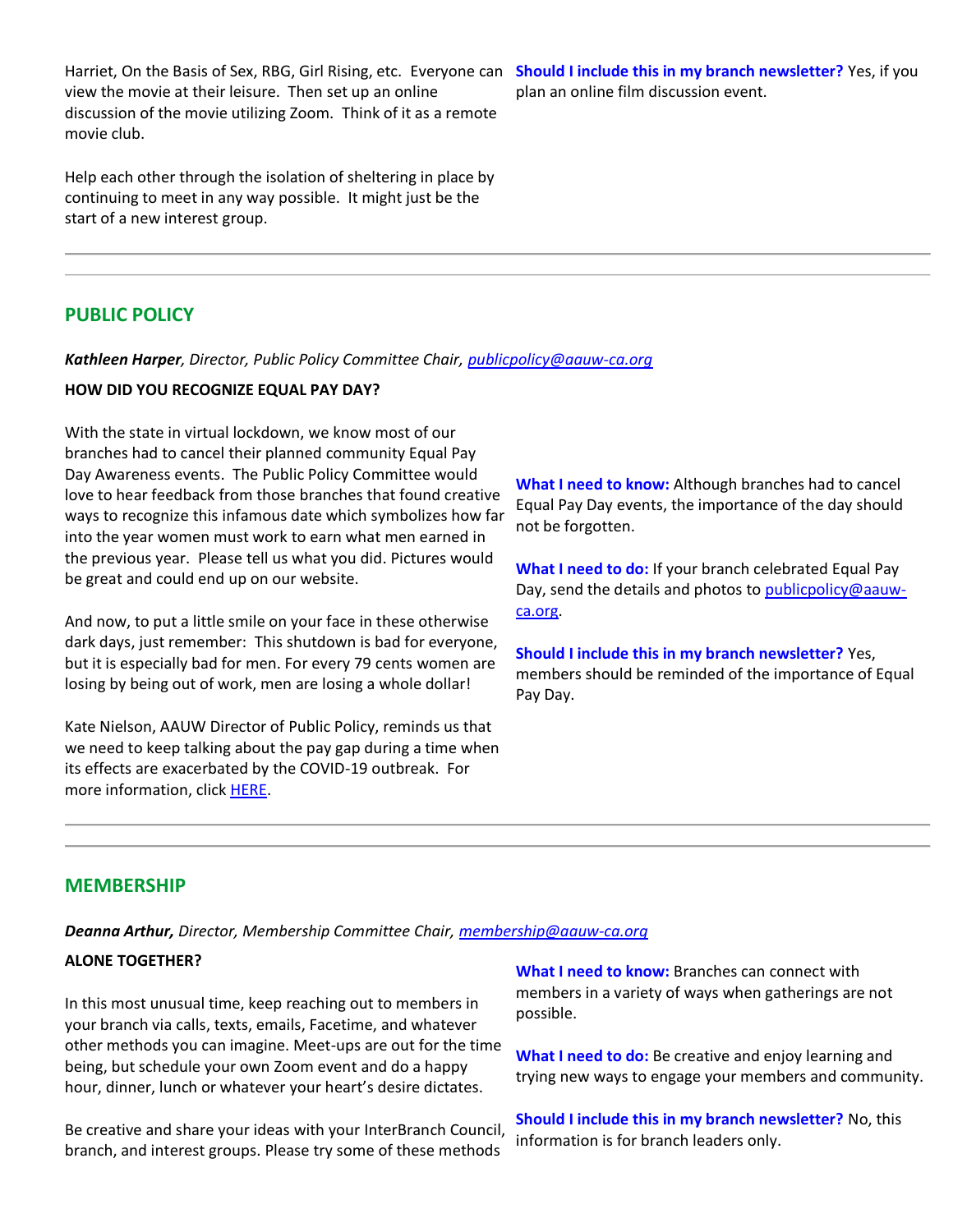# **PROJECT OVERSIGHT**

*Carol Holzgrafe, Project Oversight Committee Chair[, oc@aauw-ca.org](mailto:oc@aauw-ca.org)*

#### **THE TECH TREK POLICIES AND PROCEDURES ARE COMING**

Members intrigued by the inner workings of Tech Trek should watch for the updated Policies and Procedures, dated March 2020, to be posted on the California AAUW website soon. The committee, along with the Tech Trek Co-Coordinators Susan Negrete and Alice Hill, and a few others, have worked to make the document reflect the actual structure by which our STEM camps operate. Thank you to everyone who contributed insight information is for branch leaders and branch Tech Trek and guidance.

**What I need to know:** The Tech Trek Committee has completed a thorough update of the Policies and Procedures for the project's operation.

**What I need to do:** Check the AAUW California website soon to see the updated document.

**Should I include this in my branch newsletter?** No, this Coordinators only.

## **TECH TREK**

*Susan Negrete, and Alice Hill, Tech Trek State Co-Coordinators, [techtrek@aauw-ca.org](mailto:techtrek@aauw-ca.org)*

### **CALIFORNIA 2020 TECH TREK CAMPS: STATUS IN THE YEAR OF COVID-19**

In this critical and unprecedented COVID-19 world, AAUW California will follow the guidance of AAUW National and regrettably begin the steps to cancel the 2020 Tech Trek camps.

• **Tech Trek's 2020 Season: One Like No Other!**

As we communicated on April 2nd, Stanford University was the first of the seven California campuses to give notice that due to COVID-19 they will not support their June/July residential programs.

In the coming week, our AAUW California Co-Presidents will contact each campus where we have camps to ask them to cancel our camps.

• **Scholarship Funds are Safe with SPF:**

The branch's Tech Trek scholarship funds remain safely on deposit with our SPF partners. To date no significant advance payments have been made towards the camps. **What I need to know:** Tech Trek 2020 camps are being canceled.

**What I need to do:** Use alternative interview methods to complete your branch selection process and then update the selected camper spreadsheet.

**Should I include this in my branch newsletter?** No, this information is for branch leaders and Tech Trek Coordinators only.